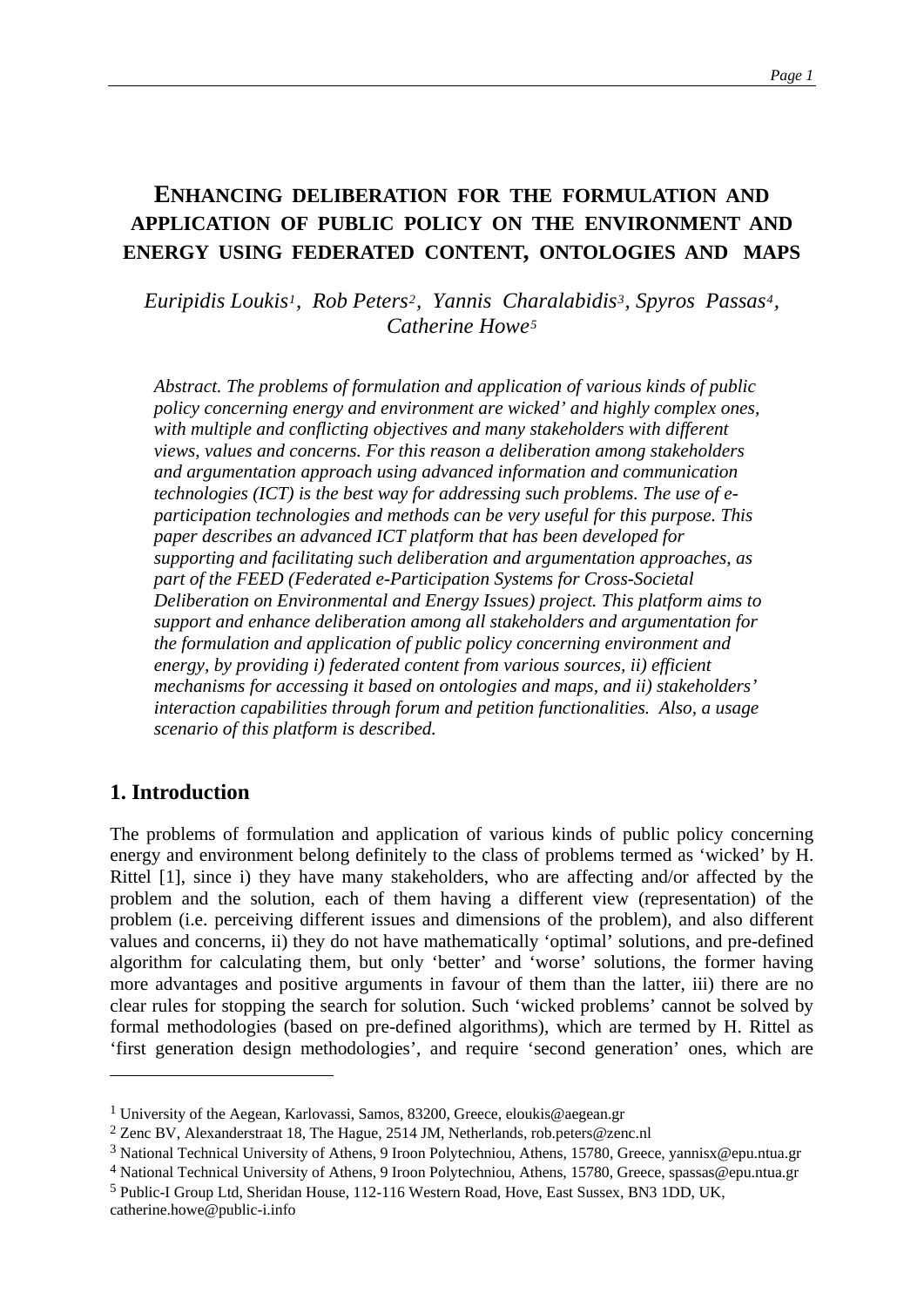*page 2 Enhancing deliberation for the formulation and application of public policy on the environment and energy using federated content, ontologies and maps* 

based on deliberation and argumentation approaches [1], [2]. These approaches include several circles of deliberation, in which the stakeholders interact, each of them raising issues concerning the problem under discussion, proposing solutions and arguing about advantages and disadvantages of them. Such a deliberation and argumentation approach is the best way for addressing the highly complex problems of formulation and application of public policy concerning energy and environment. However, in order this approach to be effective and successful it demands a number of critical preconditions: a) all stakeholders should be provided extensive supportive information on the public policy problem under discussion, which usually comes from many different sources, is diverse in format, unstructured and difficult to retrieve, ranging from legal documents, policy declarations, articles, opinions of stakeholders, to maps and multimedia information (such as images, or videos from discussions in parliaments or local councils), and then b) all stakeholders should be offered the capability to participate in and contribute to the deliberation, exchanging information, expressing their own views and opinions, and interacting.

The use of e-participation information and communication technologies (ICT) and methods can be very useful for this purpose. The high potential of modern ICT for supporting citizens' engagement in the public policy and decision making and in the democratic processes in general is increasingly recognized by academics and practitioners [3] – [6]. The Organisation for Economic Co-operation and Development (OECD) emphasizes that 'all OECD member countries recognise new ICTs to be powerful tools for enhancing citizen engagement in public policy-making' since 'the unprecedented degree of interactivity offered by new ICTs has the potential to expand the scope, breadth and depth of government consultation with citizens and other key stakeholders during policy-making' [4]. However, we are still in the beginning, and further research and development is required in order to find innovative ways of exploiting to a larger extent the great potential of ICT in this directions.

This paper describes an advanced ICT platform that has been developed for supporting and enhancing the above deliberation and argumentation approach for the formulation and application of public policies concerning environment and energy, as part of the FEED (Federated e-Participation Systems for Cross-Societal Deliberation on Environmental and Energy Issues) project (www.feed-project.eu), which is co-funded by the European Commission under the FP7 e-Participation Initiative. The proposed platform offers: i) federated content (both 'internal' to it, and 'external', residing in other web-sites) from various sources (managed, validated and non-validated),

- ii) efficient mechanisms for accessing it based on ontologies [7], [8] and maps,
- iii) stakeholders' interaction capabilities through forum and petition functionalities.

The paper is structured in seven sections. In section 2 the technical architecture of the FEED platform is presented, while in section 3 the functionality it offers are described. Then section 4 analyses the types of federated content it can offer to the users, followed by section 5 outlining the use of ontologies for supporting efficient access to it. In section 6 a usage scenario of this platform is described. Finally section 7 summarizes the conclusions and the next steps we are going to take concerning the use and evaluation of this platform.

# **2. Platform Technical Architecture**

One of the main objectives of the FEED platform, as mentioned in the introduction, is to integrate content from a variety of sources, ranging from internally stored content to external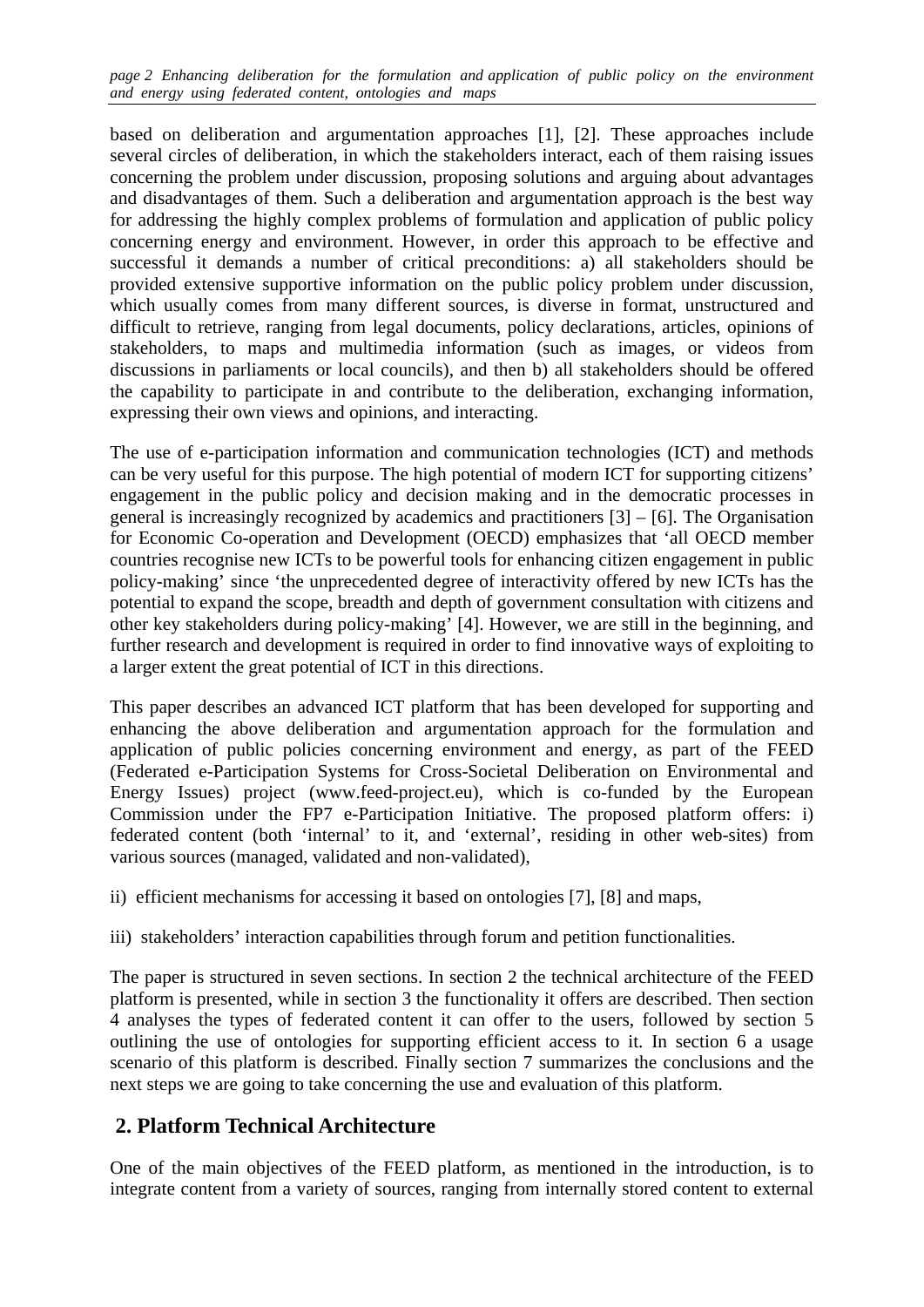*page 3 Enhancing deliberation for the formulation and application of public policy on the environment and energy using federated content, ontologies and maps* 

repositories of information; this content is not limited to text documents, but also includes multimedia documents (e.g. images, audio, video) as well as geospatial content (maps). Furthermore, in order to enhance ease of access to this content and offers the final users semantic search capabilities, FEED employs an ontology-based annotation engine in order to classify resources in respect to their subject, origin and deliberation stage (see section 5 for more details). The above are implemented through the FEED platform architecture shown in [Figure 1](#page-2-0).



<span id="page-2-0"></span>*Figure 1: FEED Platform Architecture* 

We can see that the eParticipation platform, consisting of the web and the database server, constitutes the main FEED component, together with the modules handling the webcasting, the various types of documents and the ontologies. The web server is responsible for the portal's presentation and for all the applications that run behind it, providing various services to the user concerning information provision and interaction with other users; it is accessible by all potential users through the Internet, either with (for some services) or without authentication, using any web browser. The web server interacts with the database server, which contains not only the actual content, but also connections with the rest of the modules offering relevant material. Moreover, the web server contains the required software for all interactions with external sources of content in a way transparent to the end users, so that they can access the whole provided content (both 'internal' and 'external') as if it resided in the same system, hiding from them the complexity of content distribution and integration.

### **3. Platform Functionality**

The FEED platform, being an e-participation tool, aims to provide an extensive set of functionalities through an attractive and intuitive user interface, allowing the user to exploit all the available functionalities with minimal effort. In this direction the platform can be accessed by the end user through a single 'launch' web page, shown in [Figure 2](#page-3-0), which is the starting point for accessing all the modules and services of the platform. Data from the various modules are integrated into the application through various aggregation techniques (e.g. RSS and other Web API methods).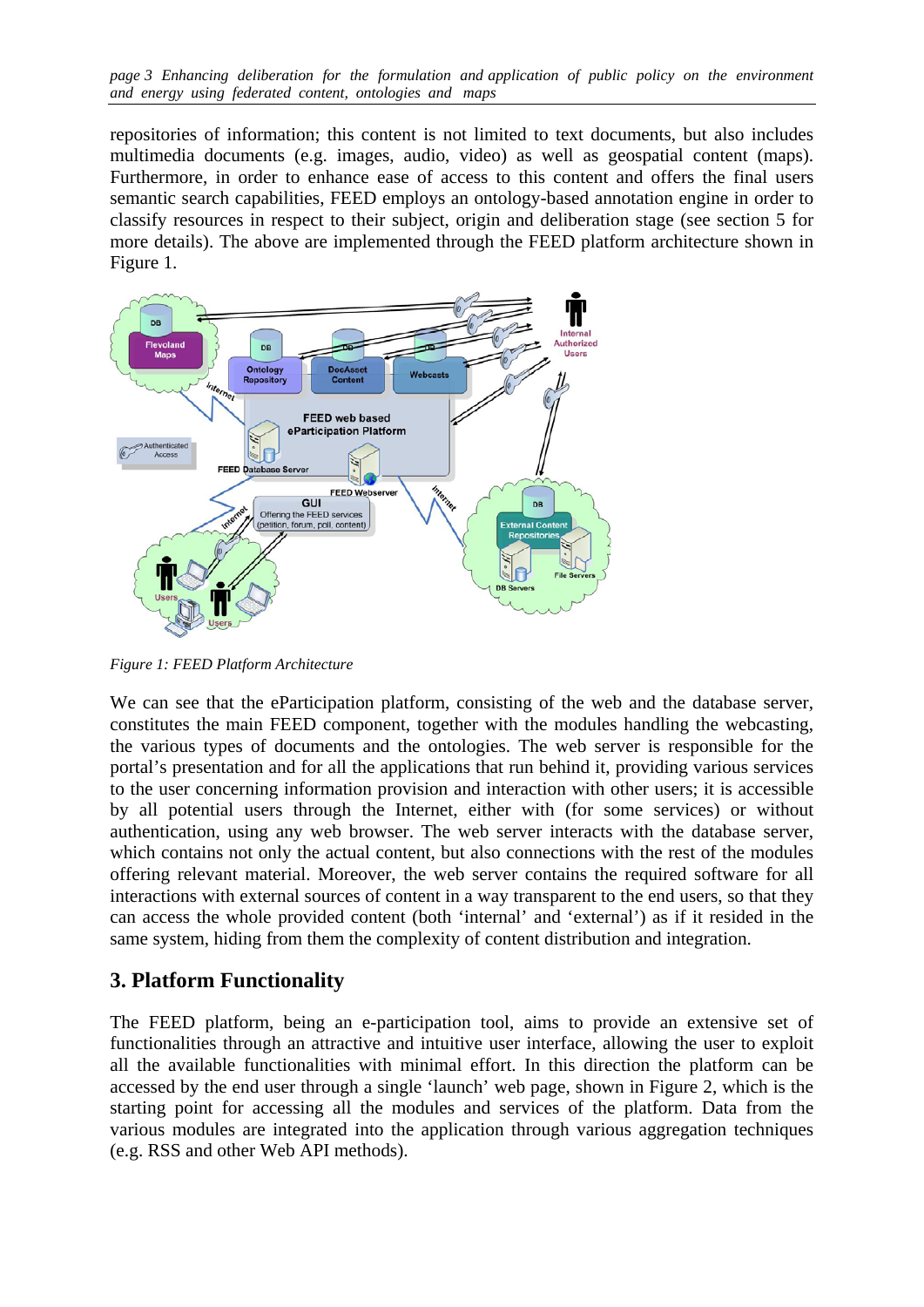*page 4 Enhancing deliberation for the formulation and application of public policy on the environment and energy using federated content, ontologies and maps* 



*Figure 2: FEED Launch Web Page* 

<span id="page-3-0"></span>As we can see in [Figure 2](#page-3-0), the platform consists of eight interconnected modules, including map-oriented applications, text based search engines, multimedia streaming services as well as forum and petition applications. One of its most innovative features is the wide use of map technologies in order to present information and initiate public deliberation. It should be emphasized that the map environment is completely interactive, in the sense that it is used not only to provide to the users already stored data (both 'internal' and 'external'), but also to enable them upload on the platform their own content on the topic under discussion (e.g. textual or multimedia files), opinions and plans, and associate them instantly with a specific location (point or area) on the map. The FEED platform includes three map-oriented modules: *Map, History and Vision*.

The **Map** module allows the user to focus on a particular geographical area of interest and interrogate the system to provide all information available through the FEED platform (both 'internal' and 'external' to it) about this area. Registered users can also upload content (e.g. textual, image or video files) and attach it to a particular location (point or area) on the map; this user-uploaded content, after being subject to moderation that verifies the quality of it, becomes publicly available, so that all the other users of the platform (both registered and non-registered) can view it. This capability creates a strong mechanism of interaction among the users. All map pages of this module are split into four sections, as shown in [Figure 3](#page-4-0):

- the '*map section'* shows the map of the area of interest selected by the user, with all relevant data available marked thereon;

- the '*layers section'* allows the user to select various thematic layers of information to appear on the map, based on various environmental, recreation, etc. categories;

- the '*tabbed documents section'* lists documents available for the area of interest, categorized under various tabs;

- and the '*search section'* allows the user to enter plain text or a taxonomical phrase in order to filter the information appearing in the documents tab.

The **History** module presents a map of an area selected by the user and provides controls that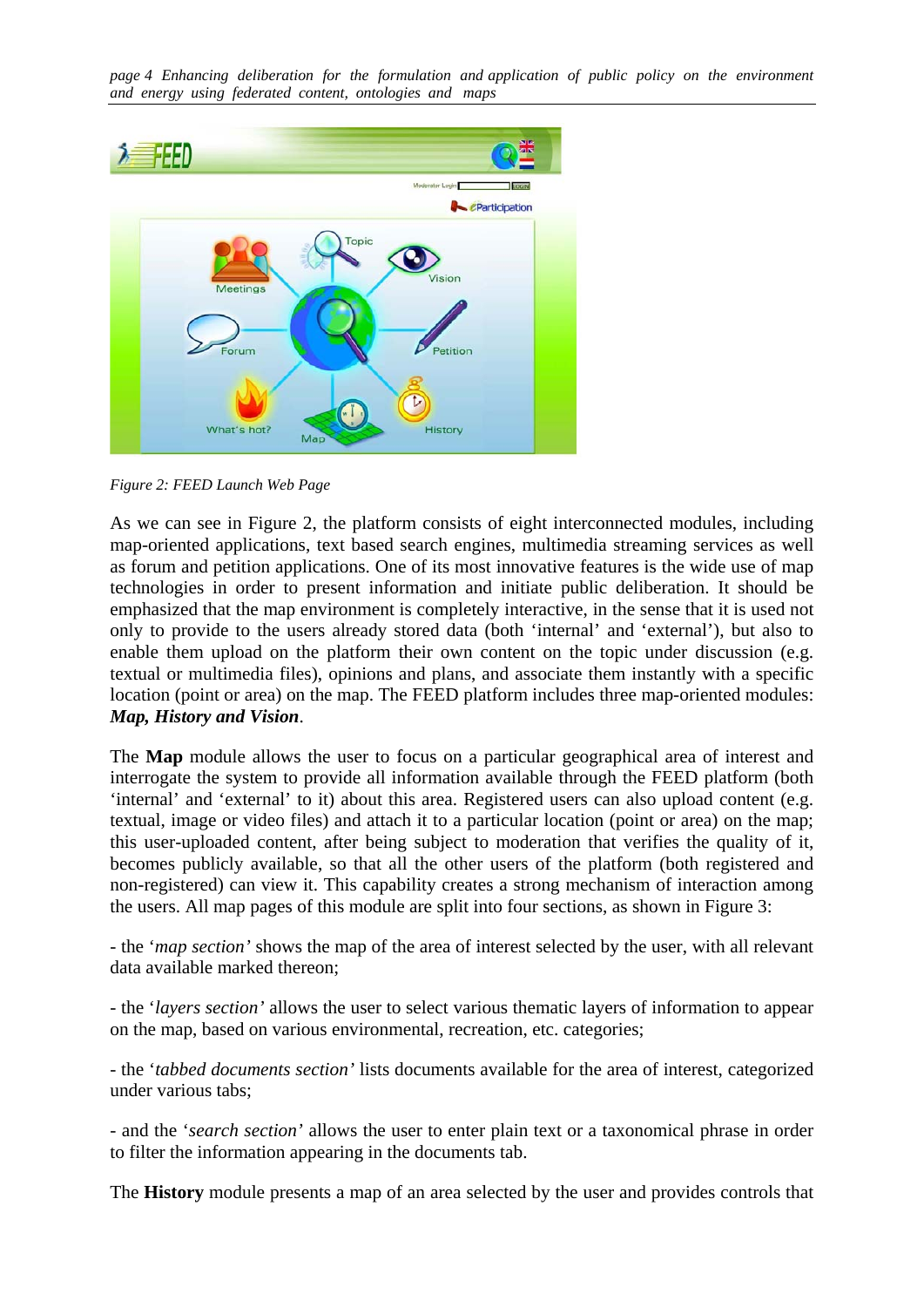*page 5 Enhancing deliberation for the formulation and application of public policy on the environment and energy using federated content, ontologies and maps* 

allow the user to see how this area has changed over time. The user has zoom control over the map area, while a slider over a timeline offers the capability to select different past times; as the slider is moved, the map changes reflecting the level of development of this area at the corresponding time. The last, and most ambitious, map-related module is called **Vision** and allows users to run "what if" scenarios for regional planning. This module allows any interested party (individual, organization, or public administration) to mark a map area and declare their vision concerning the development of this area in terms of industry, transport, energy, environment, etc. The map will automatically display information about the current status as well as about the national and European laws and conditions applying to the specific area. The system can also present possible implications of such a vision, e.g. conflicting laws and disagreeing parties, allowing the user to refine and improve their visions and plans prior to formal submission.



<span id="page-4-0"></span>*Figure 3: FEED Maps Page (Quick Map)* 

In addition to the above map-related modules, the platform provides additional modules offering valuable interaction and information retrieval capabilities. The **Meetings** module lists webcasts associated with the topic of the deliberation, while clicking on a particular webcast provides further information, shows location information associated with the webcast on an interactive map and allows users to watch the webcast. The **Topic** module is a text-based search page where the user can choose to search based on structured search terms contained in a taxonomy or by entering "free text". Resulting content is returned to the page and the user can click on any of these results in order to see the corresponding document or webcast, and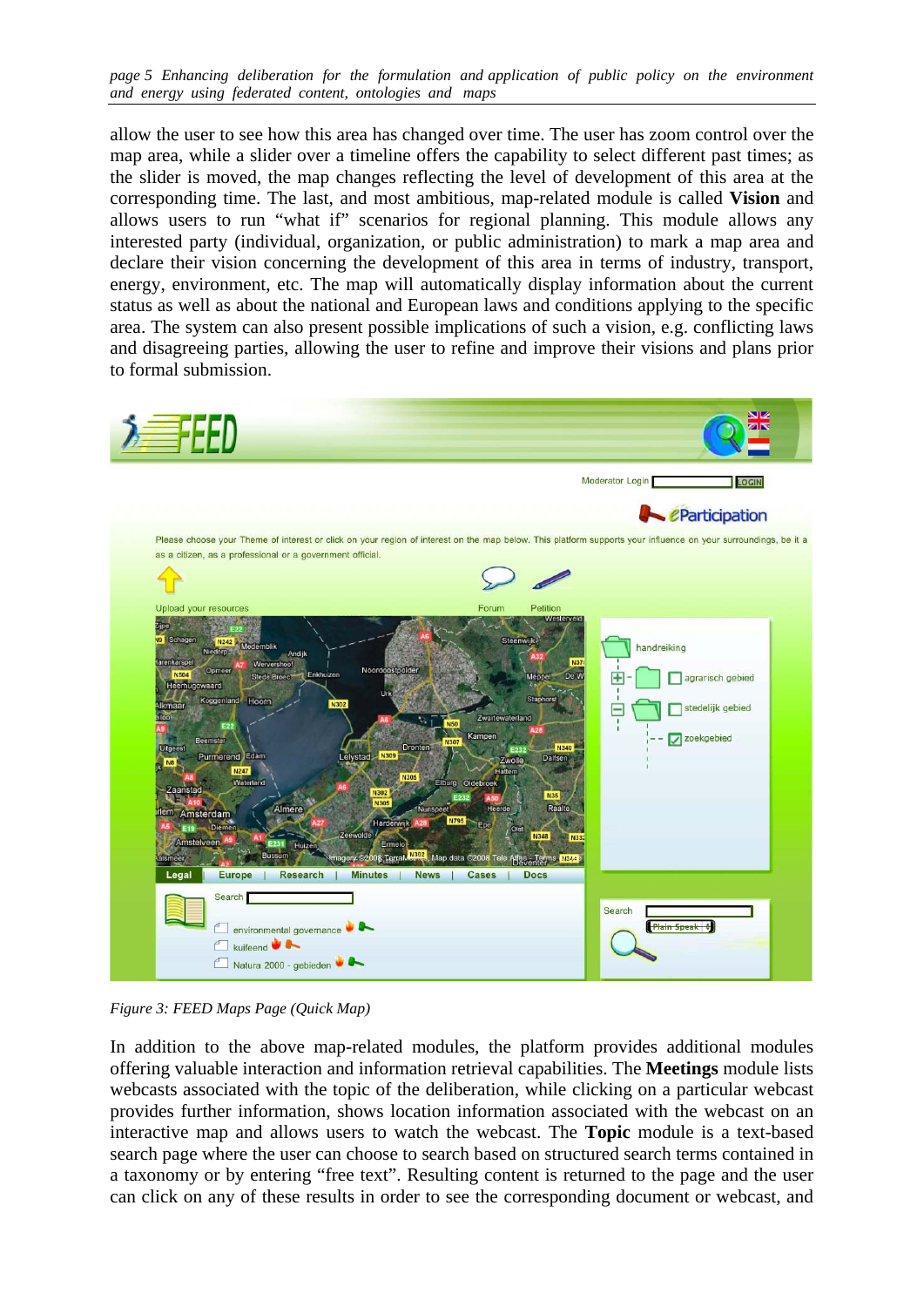*page 6 Enhancing deliberation for the formulation and application of public policy on the environment and energy using federated content, ontologies and maps* 

also, if applicable, its location on the map. The **Forum** and **Petition** modules provide the means to support public deliberations. In particular, the **Forum** module provides discussion deliberation spaces in the form of online bulletin boards, where users can read existing messages on the topic under discussion in a 'threads structure', respond to any of these messages in a particular thread by entering a new message connected to the former, or create a new thread of discussion. The **Petition** module offers the capability to start online petitions about different types of issues (e.g. concerning environment, city planning, etc.) in order to increase the influence of public opinion in the public policy and decision making process. Finally, it should be noted that throughout the pages of the platform users are offered the capability to rate any content item they select, be it a document, webcast or discussion message. Based on these user ratings the popularity of content items is determined, and the most popular of them are shown in the **What's Hot** page, which provides a single place where the user can go and discover what are the most interesting and popular items in the platform; as with the **Topic** page, the user can then click on any of these items and get further information and map location, where available.

## **4. Federated Content Provision**

As mentioned in the previous sections, the provision to the user of federated content from various 'internal' and 'external' sources on environmental and energy issues is a central feature of the FEED platform, which can gather any kind of content and references to content, from any source, using the Internet, and make it available to the end users through appropriate search capabilities. The FEED content can be grouped into the following three categories according to its source:

I) Managed Content: It includes material that has been selected by the authorized system managers, assessed as suitable for the purposes of the particular e-deliberation project, and stored, maintained and updated within the FEED platform (internal content). It consists of a) textual content, such as laws relevant to environmental and energy issues, legislative process documents, relevant articles, etc., b) multimedia content, such as images, or audio and video material from discussions in parliaments or local councils, enriched with vital contextual information (e.g. textual information concerning speaker's profile or the particular agenda item that the particular audio/video concerns) making these webcasts more meaningful and useful, and c) spatial data, such as maps of the area that the particular environmental and energy deliberation concerns, providing also the capability to connect the above textual and multimedia content to particular geographic locations of these maps (geographic referencing).

II) Validated Content: It includes material from similar sources as the managed content (e.g. relevant laws, legal documents, etc), but also news items/newsfeeds, which have been selected as appropriate and have been validated by the system managers, but reside in external organized storage facilities (e.g. in various web databases, such as EUR-LEX); they are accessible to the FEED users through a searching capability, that either accesses directly the content's storage facility, or uses its search API (if it exists). Integration of this category of content is made in the case that the necessary APIs/Web Services are available on behalf of the corresponding content providers (e.g. the EUR-LEX database).

III) Non-validated Content: It includes material stored outside the FEED platform that has not been validated by the system managers, so no guarantee can be given about its reliability, but might be of interest for the participants in the particular e-deliberation project. Main sources of such information are links to other web sites and/or content stored in external systems, as well as all the widely used search engines that exist on the Internet; this type of content will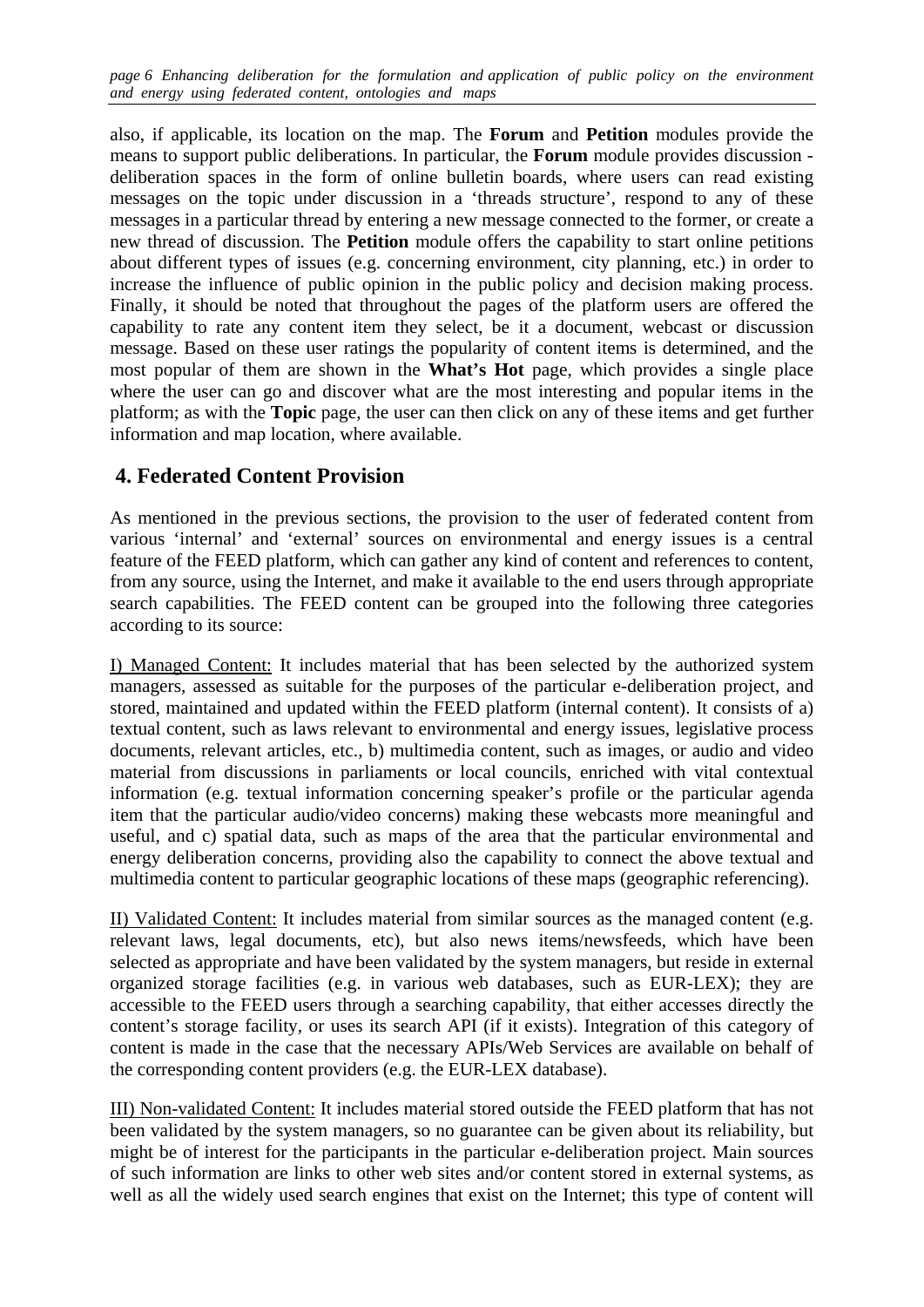be accessible by the users through their references stored in the platform. Also we can have non-validated content provided by the platform end users, either as posted references in the forums, or as attached textual or multimedia documents (possibly connected to a particular location (point or area)), which will be stored within the FEED platform.

# **5. Use of Ontologies**

The platform has been built in close cooperation with regional authorities that face regional "wicked" problems, related to land use, planning and environmental constraints, in combination with a 'Not in My BackYard' (NIMBY) attitude of many citizens. From this cooperation have been identified three major challenges for the designers of the FEED platform concerning the use of ontologies:

I) One of the goals of this platform, as an eParticipation platform, is to provide to the citizens true transparency: the user should be afforded to form a complete picture of the issues involved around the problem at stake and the balancing between all interests. However, regional authorities responsible for planning and environment protection work with a 'professional jargon' of terms for decision making processes, habitats to be protected, influential research reports, environmental effects measurements, etc. The formal set of terms is already maintained in some regional decision making processes, and they will be fixed in Europe due to the implementation of the INSPIRE [9] and SEIS [10] Directives. They concern terms like "Decision process phase", "authority involved", "legal base", "area under scrutiny", "type of land use allowed", "type of ecology protected", "appeal time allowed for", etc. However, the user of the platform should be provided with an interface that allows for using 'everyday language' in query articulations, but generate the relevant answers from databases and maps using the above 'professional' language. Therefore this user-friendly front-office should be connected to a professional back-office. In order to fulfil this requirement the design of the platform was based on a maintainable relationship network between search terms in 'everyday language' and formal controlled vocabularies concerning land use and planning administration.

ii) The second challenge that had to be met was the relationship with the relevant laws. The legal framework of land use and planning is the most reliable source of vocabulary to be used in the platform, since most activities of the responsible public authorities are related to the application of these laws. For this reason it was decided to use in the platform as reference terms the ones of the spatial planning laws, which constitute a very stable framework. Such a framework enables a search match between a term like "Natura2000" and places or areas where the term was applicable. For crossing the natural language barrier it was decided to build a connection to the "GEneral Multilingual Environmental Thesaurus" (GEMET) [11]. This offers the capability to enter a Czech term in a Czech interface and obtain a relevant area on a Dutch map. This GEMET thesaurus presents 5.298 descriptors, including 109 Top Terms, and 1.264 synonyms in English. The 5.524 terms belonging to the parental thesauri and not included in GEMET, constitute an accessory alphabetical list of free terms. GEMET is increasingly relevant because of INSPIRE related democratic decision making processes all over Europe. The GEMET thesaurus operates as an online translation service for controlled vocabularies dealing with environmental and other relevant issues. However, its semantic capability design has some limitations. The SCOS hierarchical terms structure does not meet the requirements of proper OWL-based reasoning that is necessary for juridical interpretation. One cannot retrieve a comparison between two relevant map layers in this way, like building area versus recreational or Natura2000 area. For this reason we have adjusted the SCOS hierarchy for our purposes.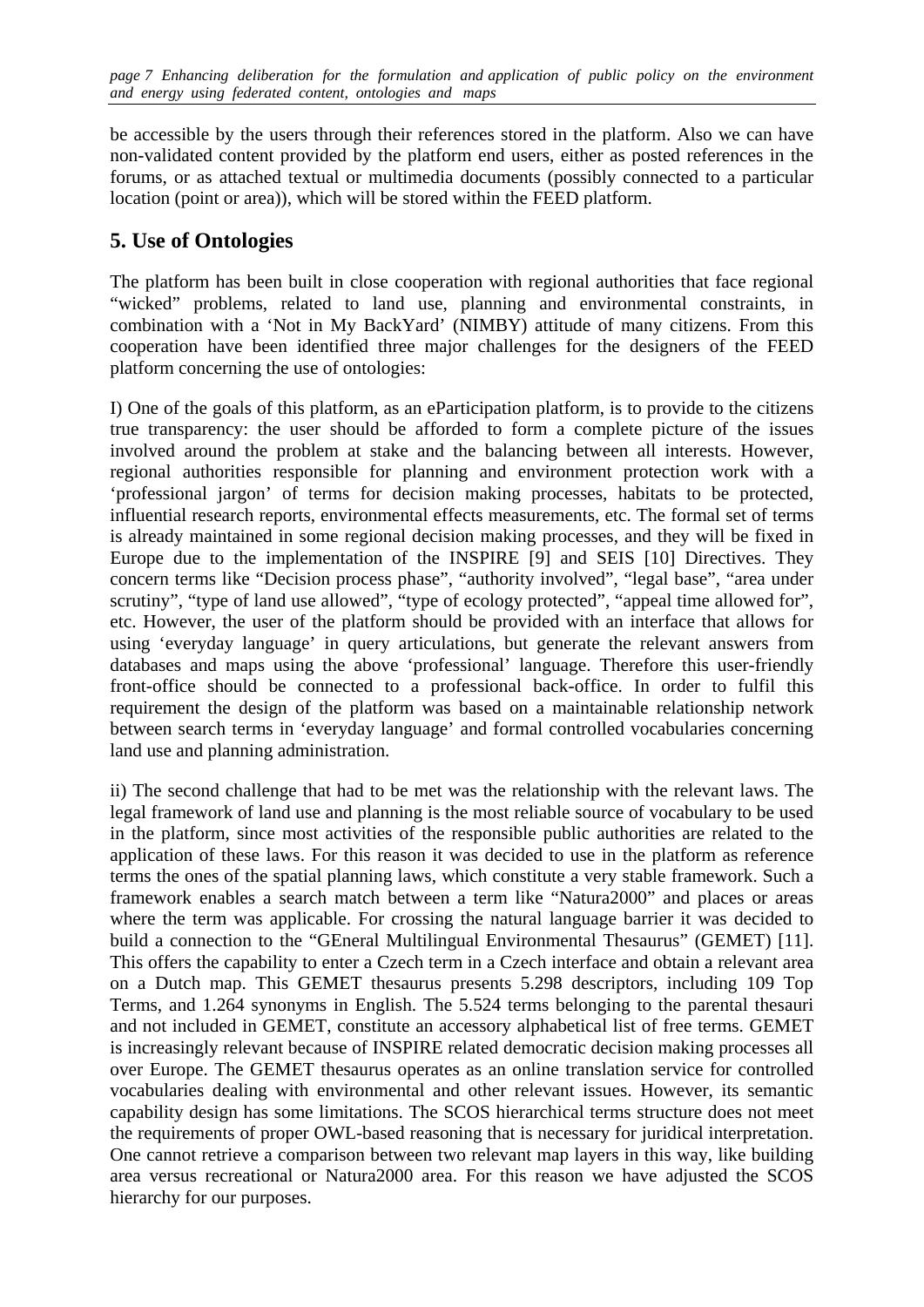*page 8 Enhancing deliberation for the formulation and application of public policy on the environment and energy using federated content, ontologies and maps* 

III) The third challenge from a semantic perspective for the platform was to enable very fast calculations for opportunity finding and interest balancing. In real life situations a decision concerning a 'wicked' problem is made in many stages with a large number of stakeholders involved. The process involves many negotiations about a range of different interests. This creates a need for an instrument that depicted not only the end-bid spatial representation of a planning proposal; it is also required a digital representation that allowed for negotiating by "dragging" the designated areas of roads, building areas and recreational territories further or nearer towards environmentally protected habitats or areas that might become such. The design challenge is to make the annotation engine calculate legal opportunities on the fly by a web service during "dragging" a mouse over a map. There are limits to the amount of concurrent calculations that can be serviced this way. This technology will be much easier when more GIS tools are enabled with web map feature service potential, rather than web map service capabilities. The feature service can afford calculation and comparison while being called upon as a web query.

Taking into account the above challenges, the semantic system or "annotation engine" for the platform has been designed in Topbraid Composer, which is a professional version of Protégé [12]; the controlled vocabularies and the frequent search terms have been connected to the map using openGML techniques from the openGIS community [13].

### **6. A FEED Platform Usage Scenario**

As usage scenario for testing the FEED eParticipation platform was selected the Dutch case of the Flevoland region. This is an area that was reclaimed from the sea and was destined to become land. Later it was decided to keep the water area intact, but this caused severe scarcity of land resources in the Amsterdam urban expansion area. There were a number of reasons for selecting the Flevoland area. A first reason is that the Flevoland public authority has to coordinate the revision of the entire regional development plan with six cities in a concurrent manner. All changes are made available to all interested actors through a web-service. Flevoland launched the "Geopolis" initiative to create the right spirit of collaboration among actors involved in informing the public and businesses about the redevelopment plans. A second reason is that Flevoland had the vision to write the explanatory paragraphs on the 200 pages regional development plan in XML and in object oriented slices. This means that businesses and citizens or non-government organizations (NGOs) can find relevant and precise location-based interpretations of the usually very diplomatic language of such plans without having to rely on professionals, who are paid to read through political documents. The third reason is that the area to be re-developed is under high pressure from many actors, who want to launch economic and recreational activities in a densely populated area, where one European directive demands that people stay away in order to save protected birds species, while another European directive demands large scale redesign operations to maintain water quality in the inner lake.

The interface of the FEED platform instance developed for this Flevoland pilot, which is shown in Figure 4, is linked to the Oracle database of the regional authority of Flevoland. All map layers available can be projected on this Google map screen. In this way the conflict resolution system will maintain dynamic input from legal constraints and map layer updates. The documents we can see in this particular screen example are the relevant research reports retrieved upon entering the keyword algemeen\_rec in the search field concerning the bleu square area on the map.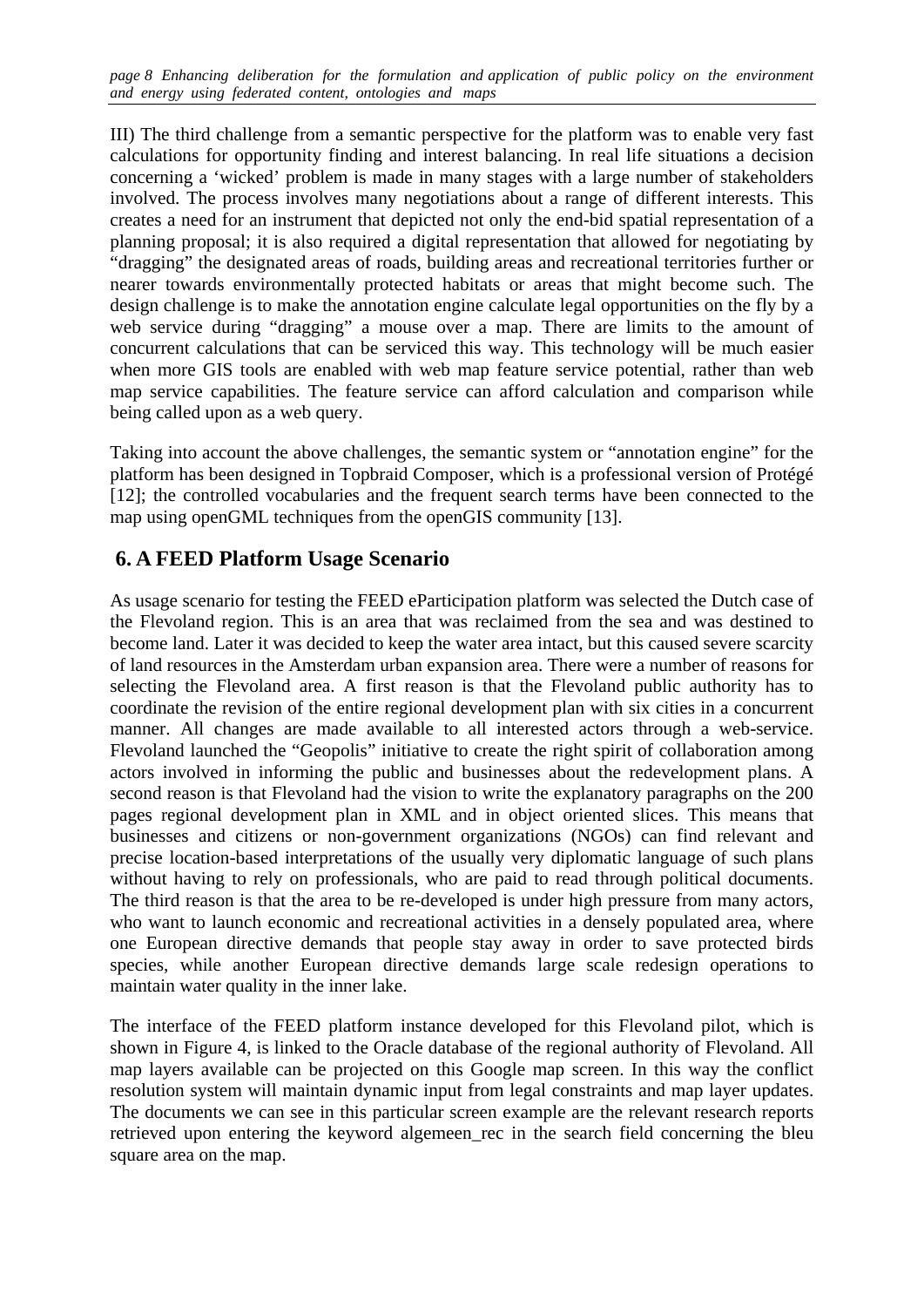*page 9 Enhancing deliberation for the formulation and application of public policy on the environment and energy using federated content, ontologies and maps* 



*Figure 4: Interface of the FEED platform instance for the Flevoland pilot* 

In this Flevoland pilot the FEED platform will be used for cases of environmental trade-offs and 'NIMBY', such as the allocation of a water ski resorts near parts of the ecological protected surroundings, hotel and other recreation facilities and the construction of new islands for housing. The legal reasoning becomes relevant when the law offers limited possibilities of intrusion of "green" areas by compensation of other "green" elsewhere. For the purpose of European transferability it is intended to apply Google maps technology rather than GIS technology in order to support "contour editing" by visitors of the website. The visitor will be able to indicate a specific area he/she is interested in by drawing a rectangle on the map, in order to discuss and support his case with documents, research reports, legislation and plans that can be uploaded, stored and downloaded for this drawn area.

#### **7. Conclusions**

In the previous sections has been described an advanced ICT platform, which has been developed for supporting and facilitating deliberation and argumentation approaches for addressing the 'wicked' problems of formulation and application of public policies concerning environment and energy, as part of the FEED (Federated e-Participation Systems for Cross-Societal Deliberation on Environmental and Energy Issues) project. The proposed platform offers: i) federated content (both 'internal' to it, and 'external', residing in other web-sites) from various sources (managed, validated and non-validated), ii) efficient mechanisms for accessing it based on ontologies and maps, and iii) stakeholders' interaction capabilities through forum and petition functionalities. Also a usage scenario of this platform has been described for the Dutch case of the Flevoland region, which has to address complex problems of balancing conflicting objectives concerning development of economic and